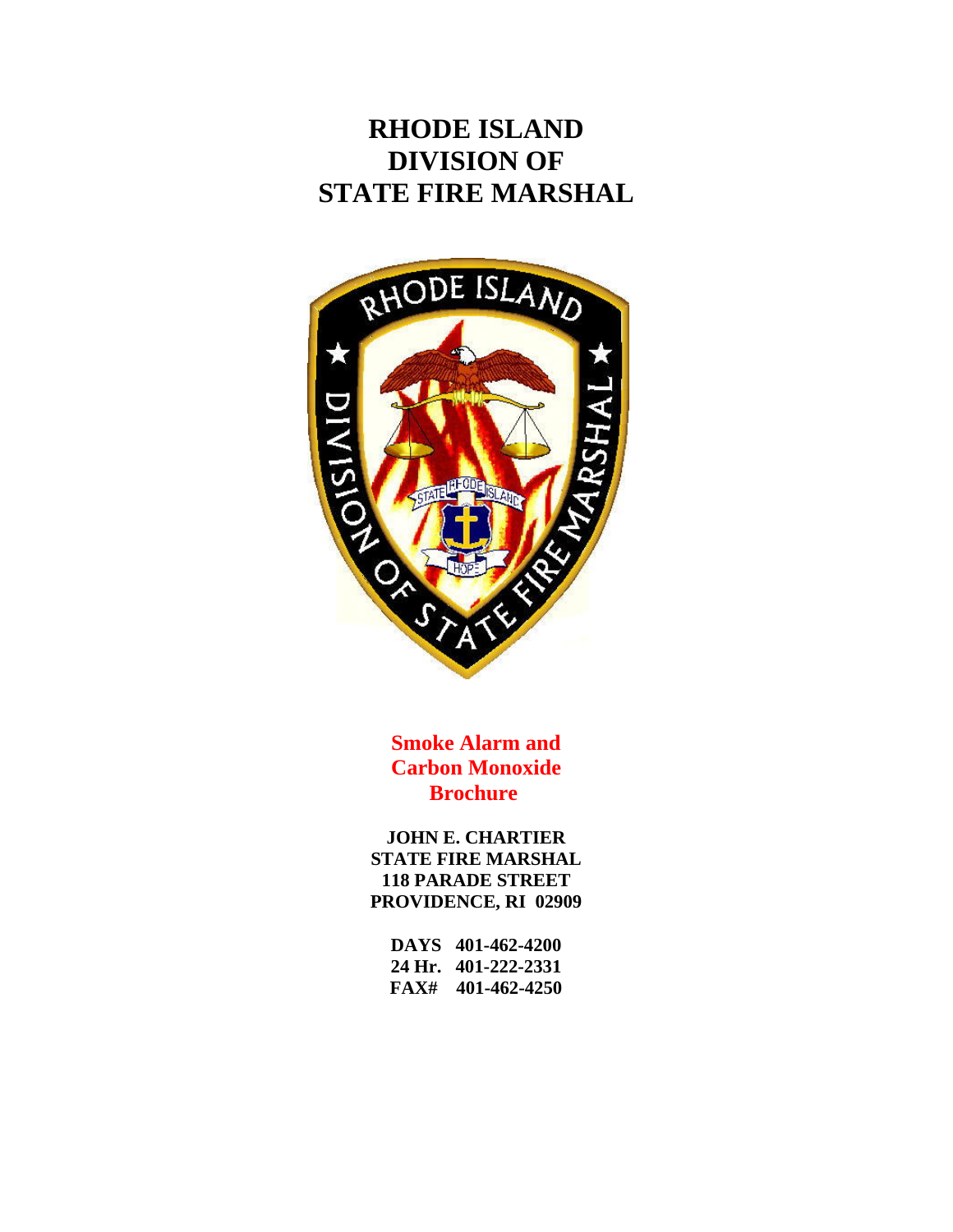### **ONE & TWO FAMILY DWELLINGS SMOKE ALARMS**

- As of February 20, 2004 all new residential construction requires AC-powered hard-wired, interconnected smoke alarms with battery back up in the following areas: Inside each bedroom Outside each bedroom area On each habitable level including basements At the bottom of the basement stairs
- In addition, interconnected heat detector(s) shall be installed in all integral or attached garages in dwelling units permitted or constructed after **February 20, 2004.**
- Wireless detectors shall be allowed as part of an approved system or panel and provided that such system meets all the audible requirements.
- Existing construction permitted prior to **June, 1976** are permitted to maintain the previously required single-station battery-operated smoke alarms. *These detectors shall be located outside the bedroom areas and on each level, including basements.*
- Existing construction permitted after **June, 1976** are required to maintain the previously required AC-powered smoke alarms and they should be hardwired and interconnected. *These detectors shall be located outside the bedroom areas and on each level, including basements.*
- Existing construction permitted after **June, 1992** are required to maintain the previously required AC-powered smoke alarms with battery back-up, and they should be hardwired and interconnected. *These detectors shall be located outside the bedroom areas and on each level, including basements.*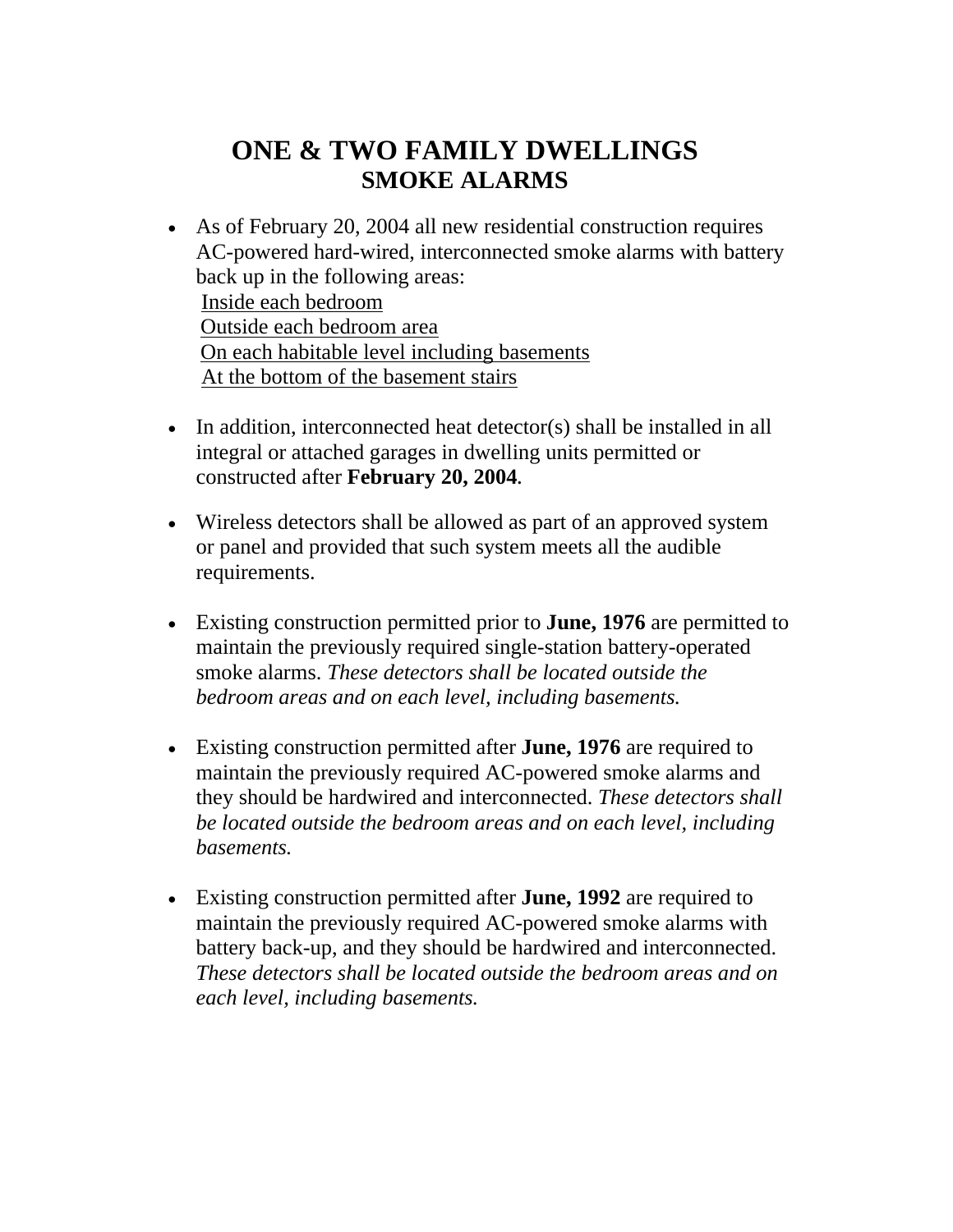## **THREE FAMILY DWELLINGS SMOKE ALARMS**

- Three family dwellings shall have AC-powered, interconnected smoke alarms installed in each individual dwelling unit by **July 1, 2009.** *These detectors shall be located outside the bedroom areas and on each level, including basements (if applicable.)*
- As of December 31, 2010 all common areas shall be protected by AC-powered, interconnected smoke alarms with battery back-up. These alarms may be powered from an existing residential or common circuit. These smoke alarms shall be separate from the smoke alarms in each dwelling unit. There shall be one smoke alarm on each level of the common stairway(s), and at the bottom of the basement stairs.
- If there is more than one (1) stairway, all detectors in each stairway shall be interconnected together.
- Wireless detectors shall be allowed as part of an approved system or panel and provided that such system meets all the audible requirements.
- A local, supervised fire alarm system shall be permitted in place of smoke alarms. Each system shall be installed as per code and provide detection in all common areas, pull stations, etc; and occupant notification.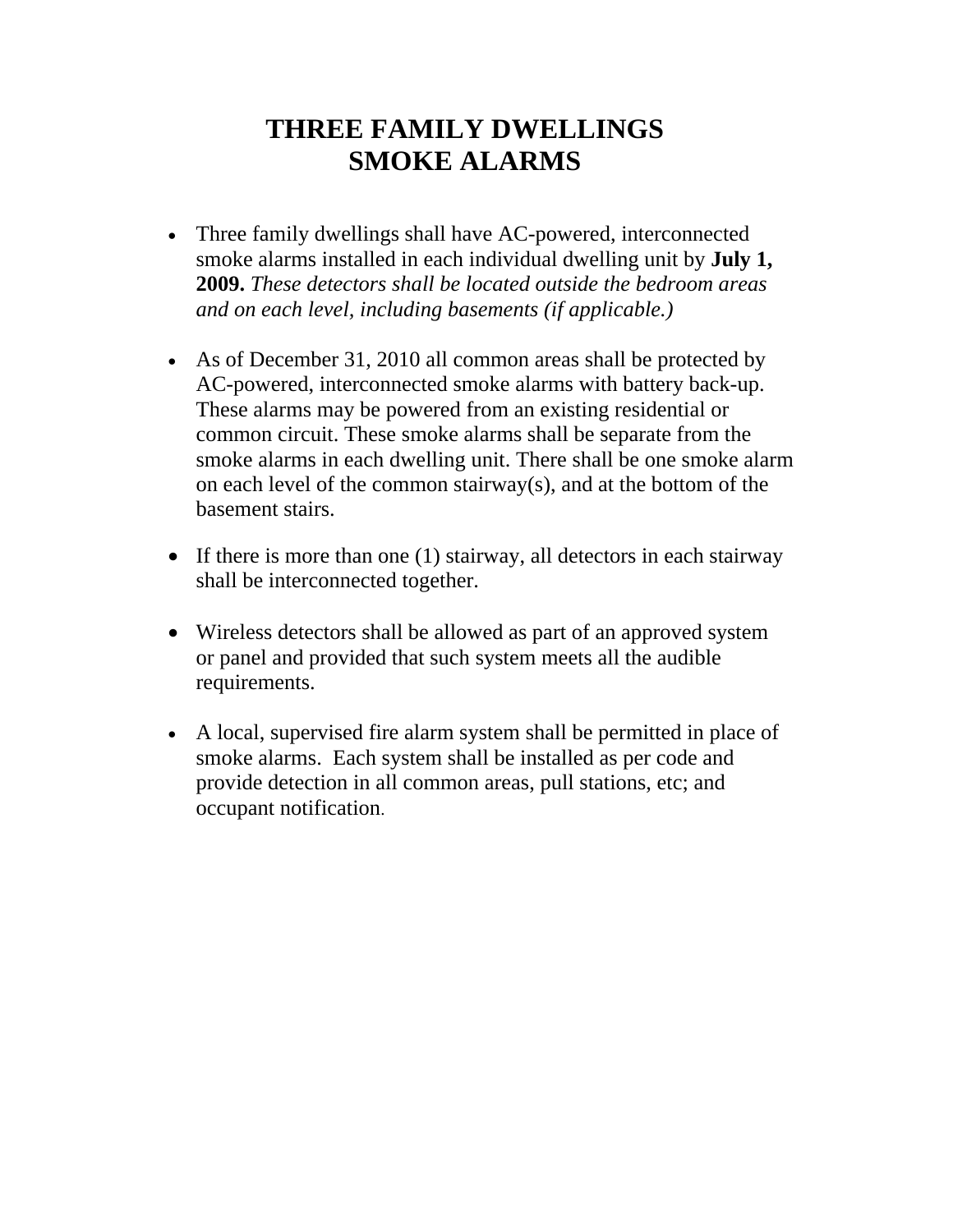#### **ONE, TWO, AND THREE FAMILY DWELLINGS CARBON MONOXIDE (CO) DETECTORS**

- All new residential (including apartments and condominiums) require hard-wired, interconnected CO alarms with battery back up outside the bedroom areas.
- In addition, the local authority having jurisdiction may require additional smoke or CO coverage in rooms or living areas having pull out sofas or other means of sleeping arrangements if in his/her judgment the room may be used for sleeping quarters on a regular or intermittent basis.
- Any dwelling permitted after **January 1, 2002** shall be required to have hardwired CO alarms with battery backup.
- All other existing construction shall be allowed to have battery operated CO alarms or plug in units. Plug in units must be restrained.
- Exception: Dwellings that do not contain any fuel burning appliances, a fireplace or an attached or integrated garage are exempt from CO requirements. If any of these items are introduced later, then detection is required.

**Fire Marshal's Web Site http:\\www.fire-marshal.ri.gov** 

**Fire Safety Code Web Site http:\\www.fsc.ri.gov** 

 REFERENCES; Rhode Island Uniform Fire Code 1 2003 Edition; Rhode Island Life Safety Code 101 2003 Edition; NFPA 72 2002 Edition; NFPA 720 2003 Edition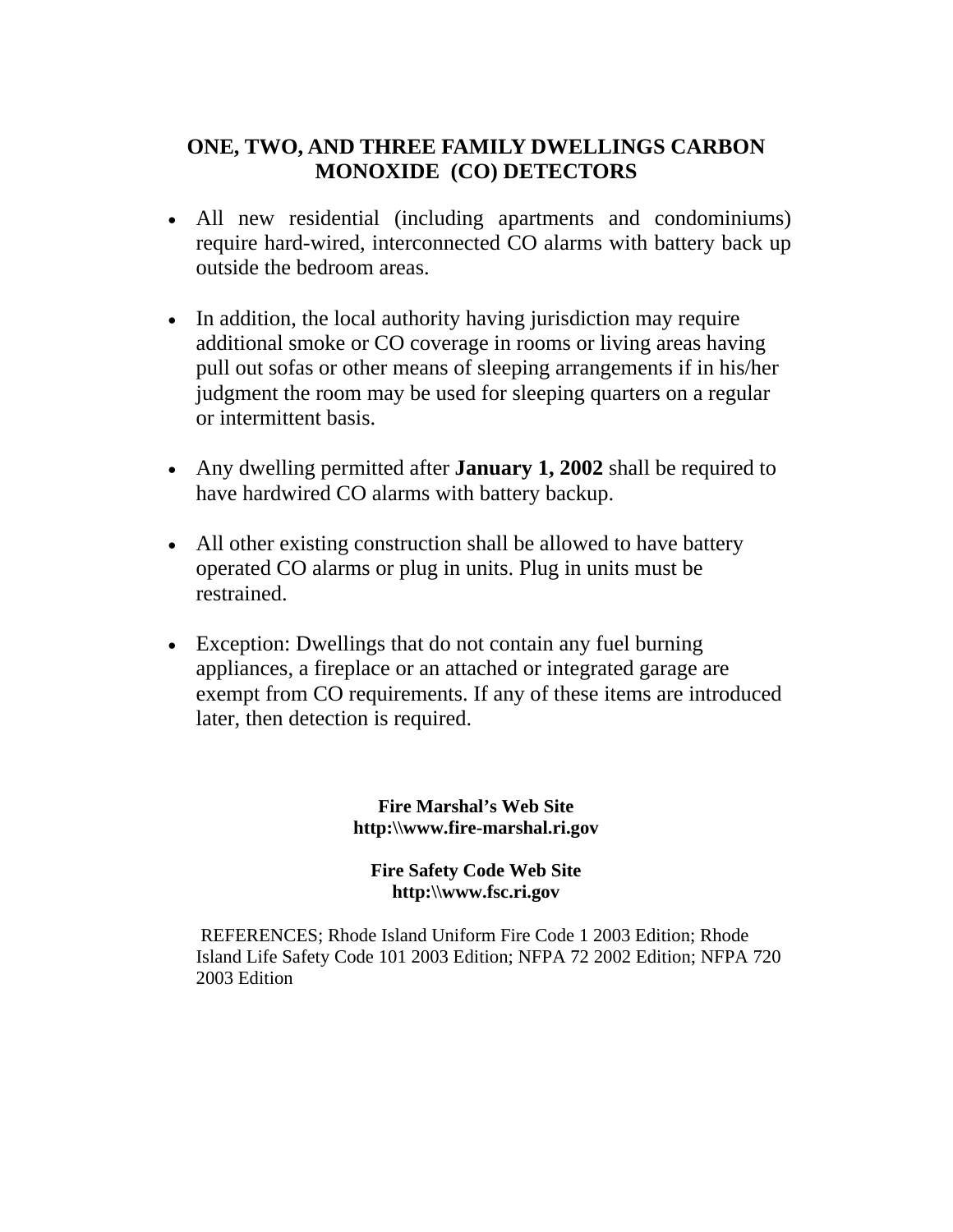### **PLACEMENT OF SMOKE AND CO ALARMS**

- Ceiling mounted: At least 4 inches from any adjoining wall surface
- Wall mounted: Between 4 and 12 inches from the ceiling
- Peaked or sloped ceilings: Within 36 inches of the peak or high side of the slope, but no closer than 4 inches vertically or from an adjoining wall surface.
- Detectors shall not be installed within 36 inches of heating or cooling register, the tip of a ceiling paddle fan, a kitchen door or a bathroom door containing a tub or shower.
- Detectors within a 20 foot horizontal path of a cooking appliance shall be equipped with an alarm-silencing means or be of the photo electric type.
- Where stairs lead to other occupied levels, a smoke alarm or smoke detector shall be located so that smoke rising in the stairway cannot be prevented from reaching the smoke alarm or smoke detector by an intervening door or obstruction.
- For stairways leading up from a basement, smoke alarms or smoke detectors shall be located on the basement ceiling near the entry to the stairs.
- Near the first bedroom door in a hallway closest to the living area.
- Carbon monoxide detectors shall be installed as per manufacturer's recommendations outside each sleeping area.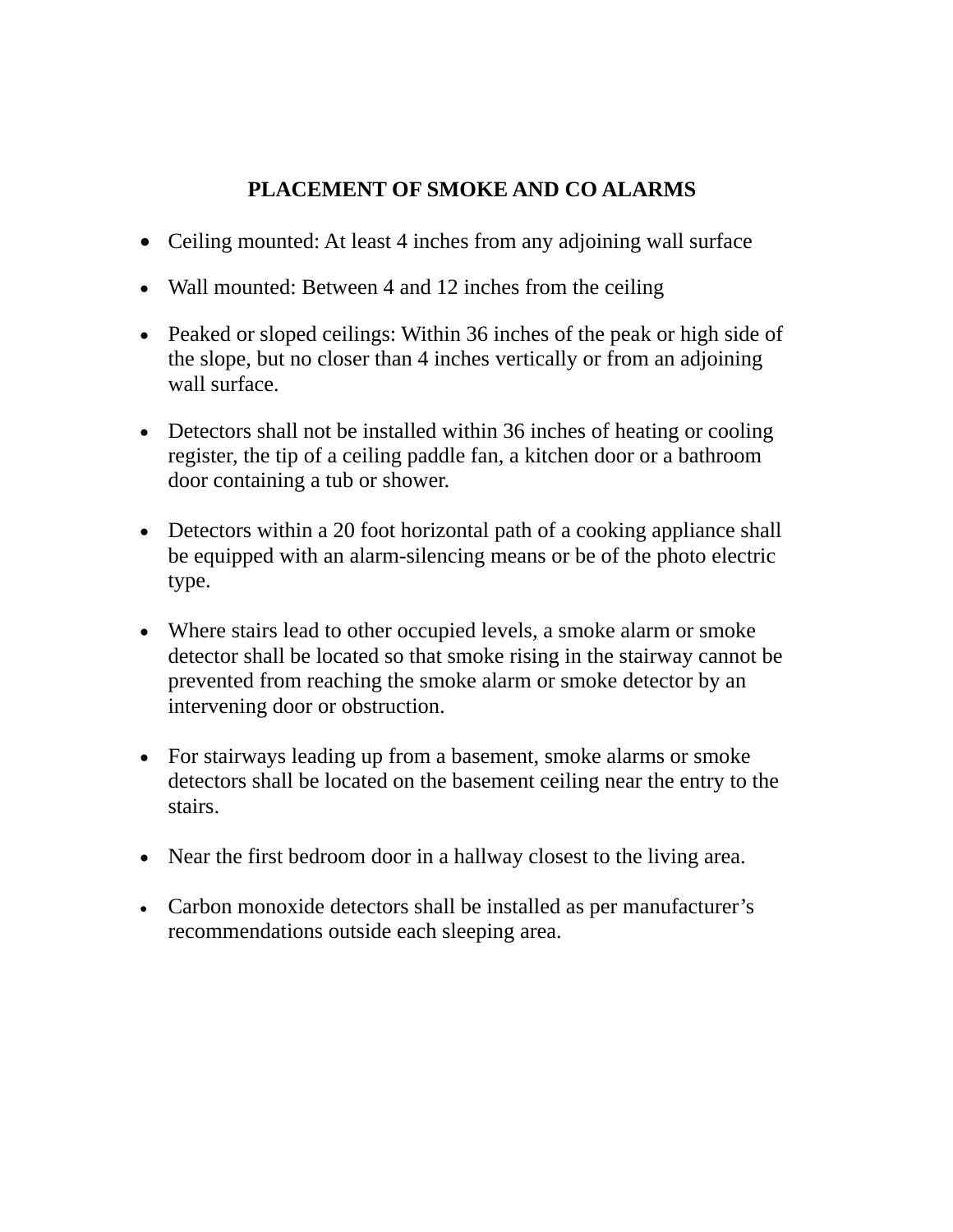### **APARTMENTS/TOWNHOUSES/CONDOMINIUMS**

- Each dwelling unit shall comply with all of the requirements of one and two family dwellings for smoke and carbon monoxide alarms.
- In addition, every building meeting this definition having between four and seven units shall be required to have a local fire alarm system that will include detection in all common areas, pull stations, etc; and occupant notification.
- Every building meeting this definition having more than seven units shall be required to have a municipally connected fire alarm system.

### **Exception:**

.

- 1) Buildings that have units with suitable fire resistance separation may be exempt from fire alarm system requirements.
- 2) Buildings that have central heating plants that do not transfer heat via ductwork, and that have suitable separation from the rest of the building, and where dwelling units do not have any other fuel burning appliances, fireplaces or attached or integral garages, then they may be exempt from CO requirements.

 **Contact your local Fire Marshal for compliance information**